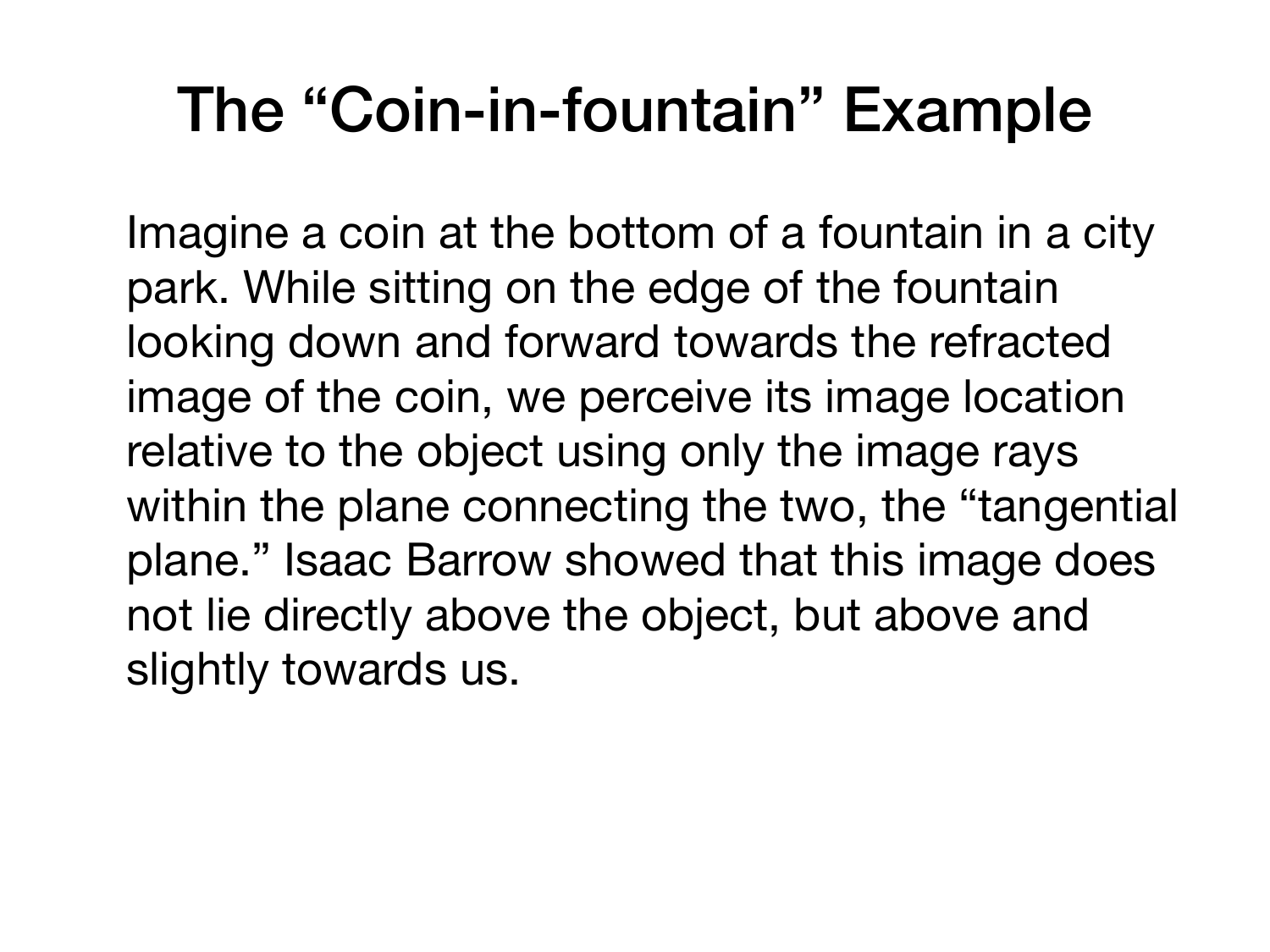For example, let the object lie at point D; and its perpendicular distance from the water's surface, (DB), equal 4 inches. Let the object's image along the perpendicular be at D'; and its perpendicular distance from the water's surface, (D'B), equal 3 inches. This would occur since the index of refraction of water, (4/3), would have to equal DB/D'B.



Isaac Barrow described a method of finding all the possible image rays through a specific image point X, without knowing their points of refraction along the surface of the water, or their intersection with the perpendicular DB.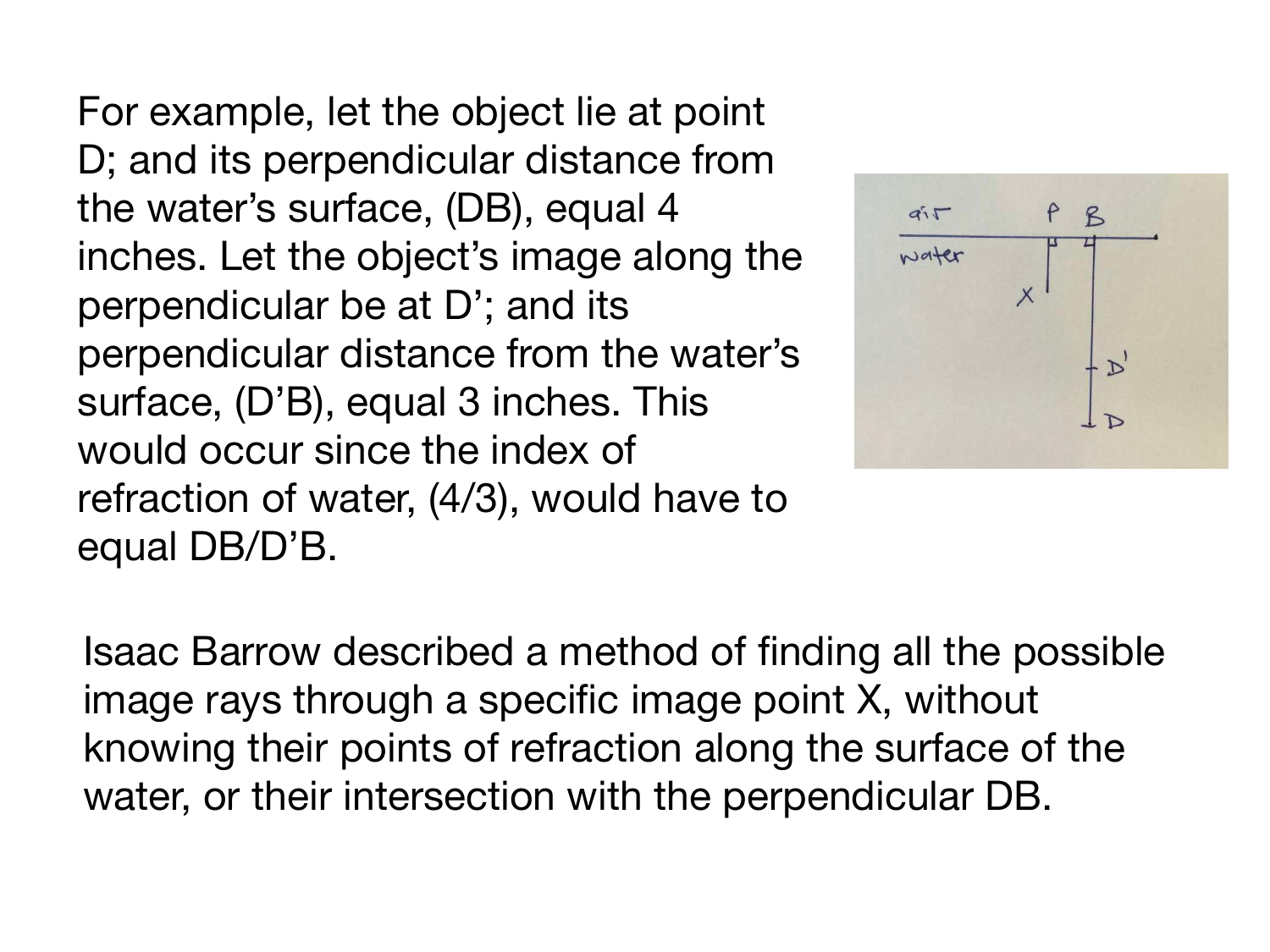He also showed that there can be a maximum of *two* image rays through X, since only two segments equaling his calculated constant YWN fit through W within the right angle at B.



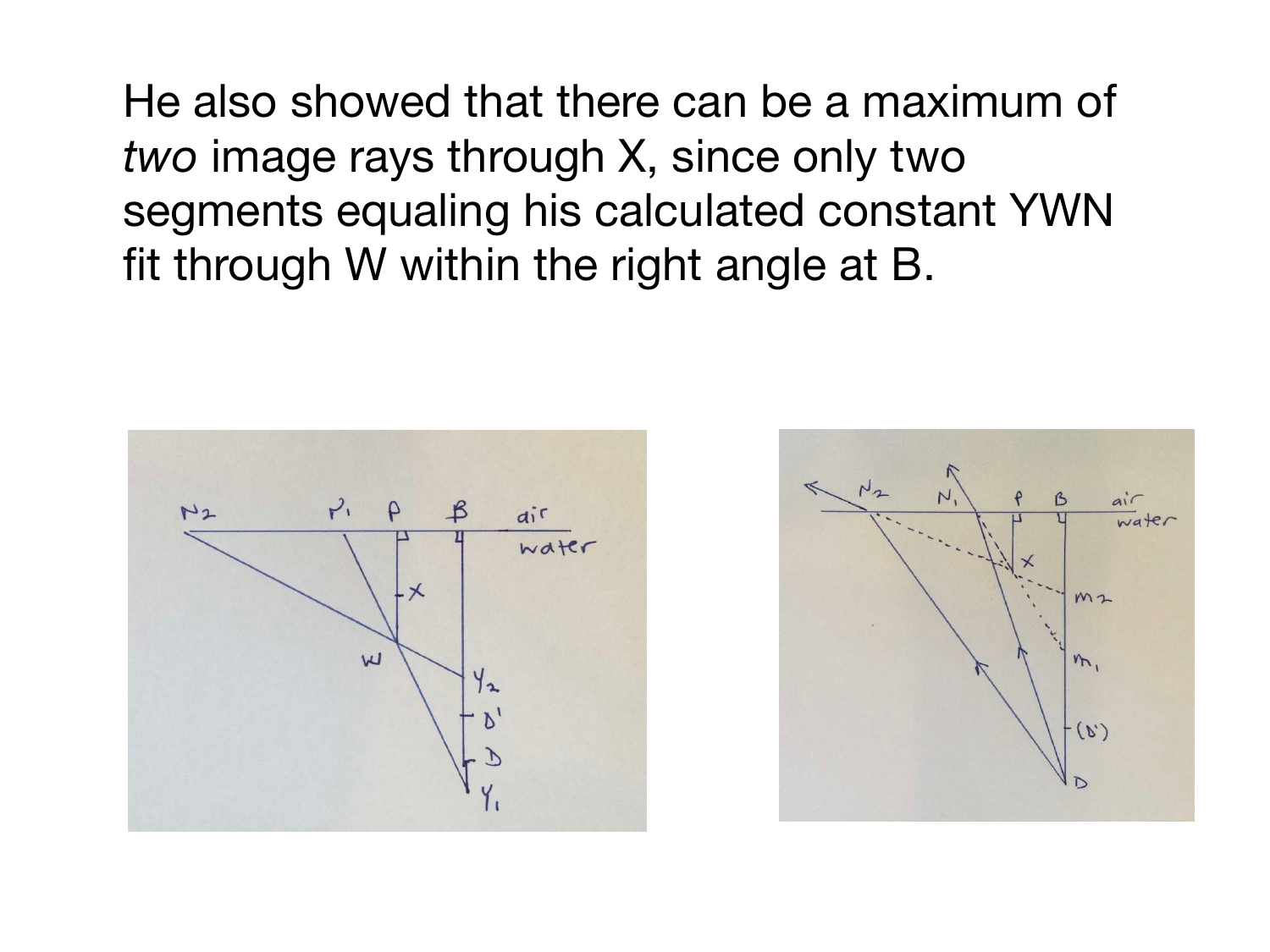To locate the two possible image rays through X, we first locate point W using his calculation:

 $PW/PX = DB/DE = 1.5$ 

When  $PX = 1$  inch,  $PW = 1.5$  inches





 $DB/DE = 4/\sqrt{7} = 1.5$ 

 $ED/EB = \sqrt{7/3} = 0.88$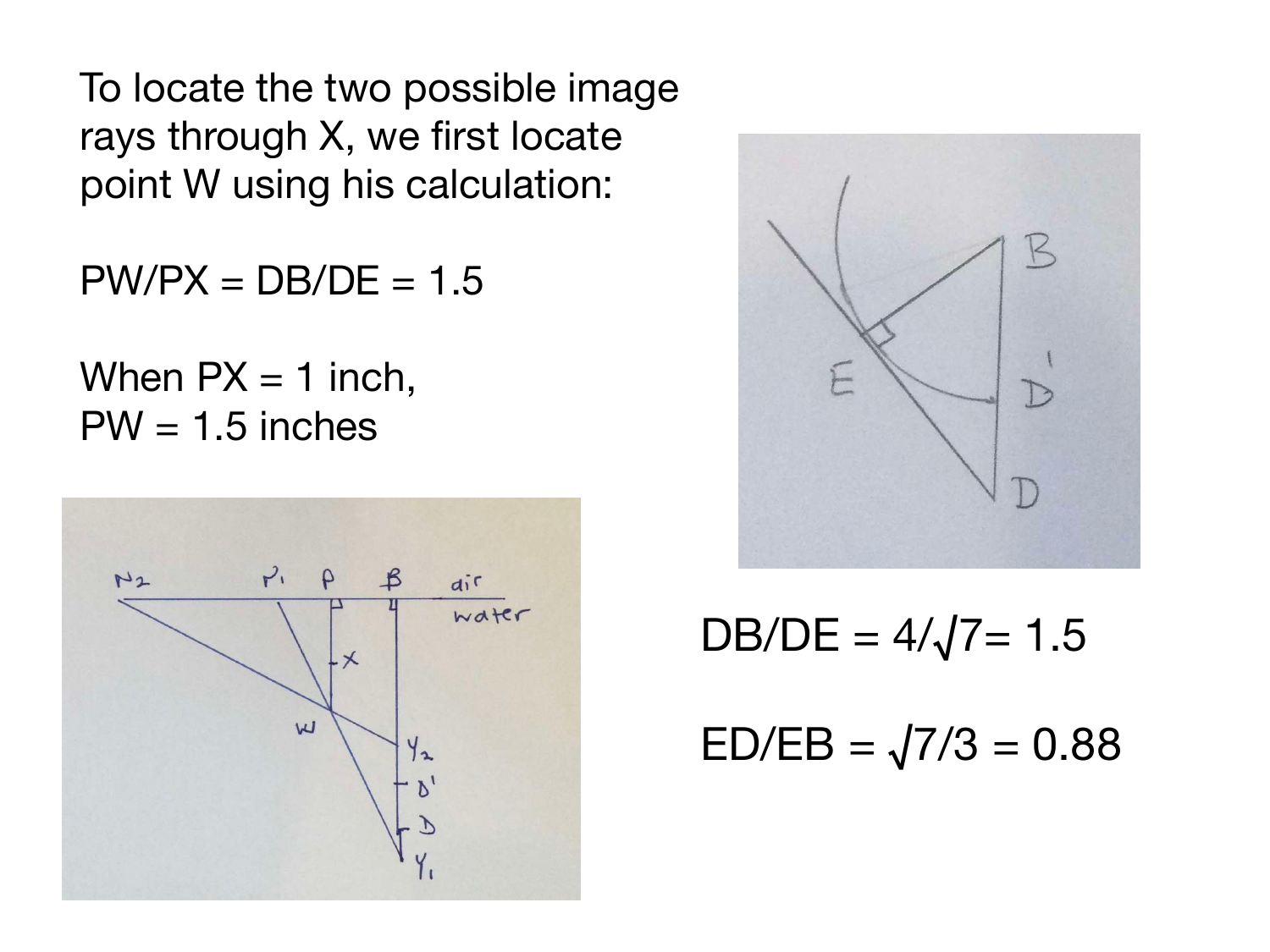We then calculate the constant reference line segment length YWN, (based solely on the distance DB and the index of refraction), using his formula:

DB/YWN = ED/EB

 $SO$  YWN = DB/0.88

 $YWN = 4.54$  inches



 $DB/DE = 4/\sqrt{7} = 1.5$ 

 $ED/EB = \sqrt{7/3} = 0.88$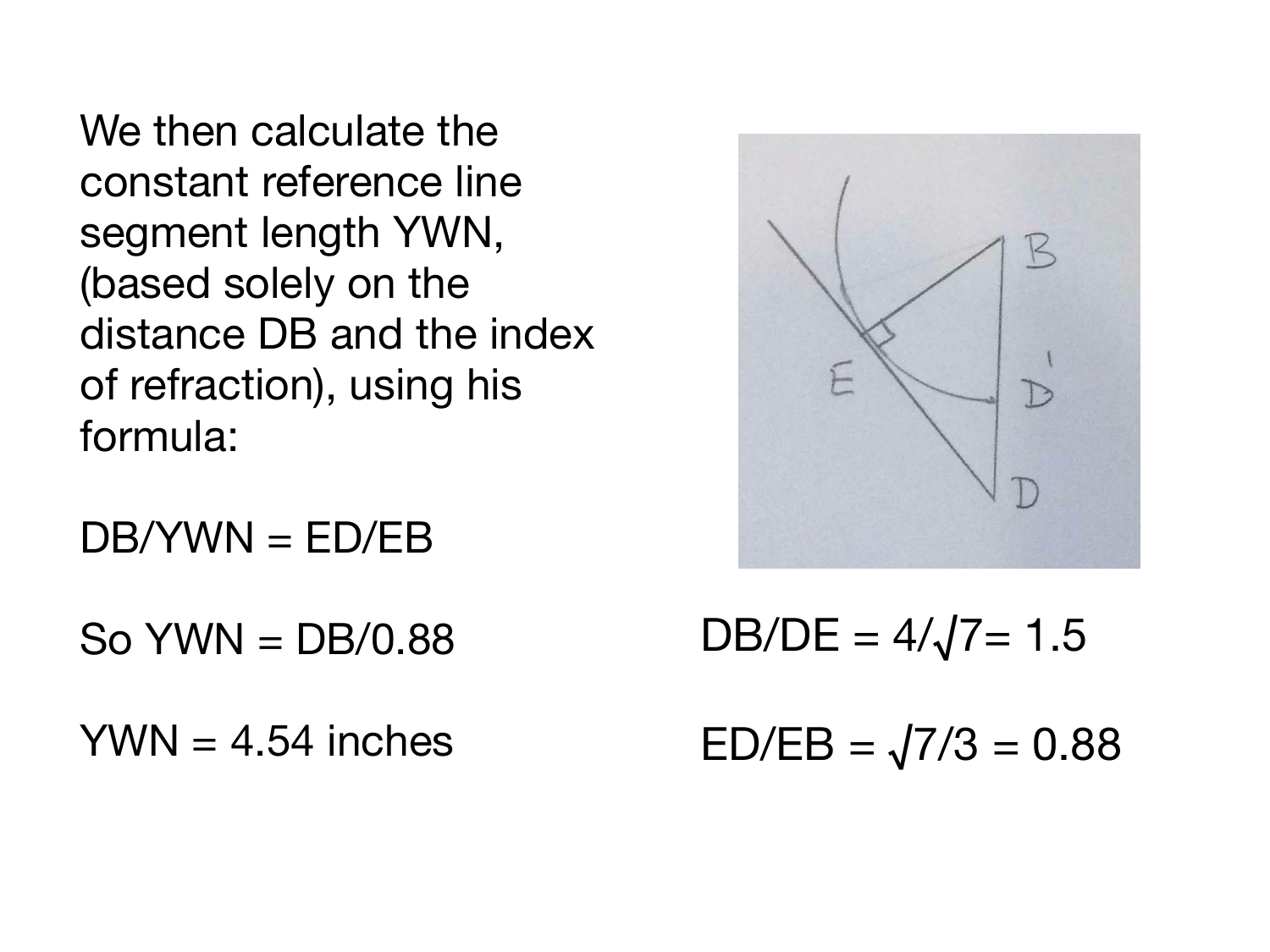Remember that  $Y_1$ WN<sub>1</sub> and  $Y_2$ WN<sub>2</sub> are neither object or image rays, but rather reference line segments that simply allow for the determination of points  $N_1$  and  $N_2$ , which are the points of refraction that produce image rays through X.

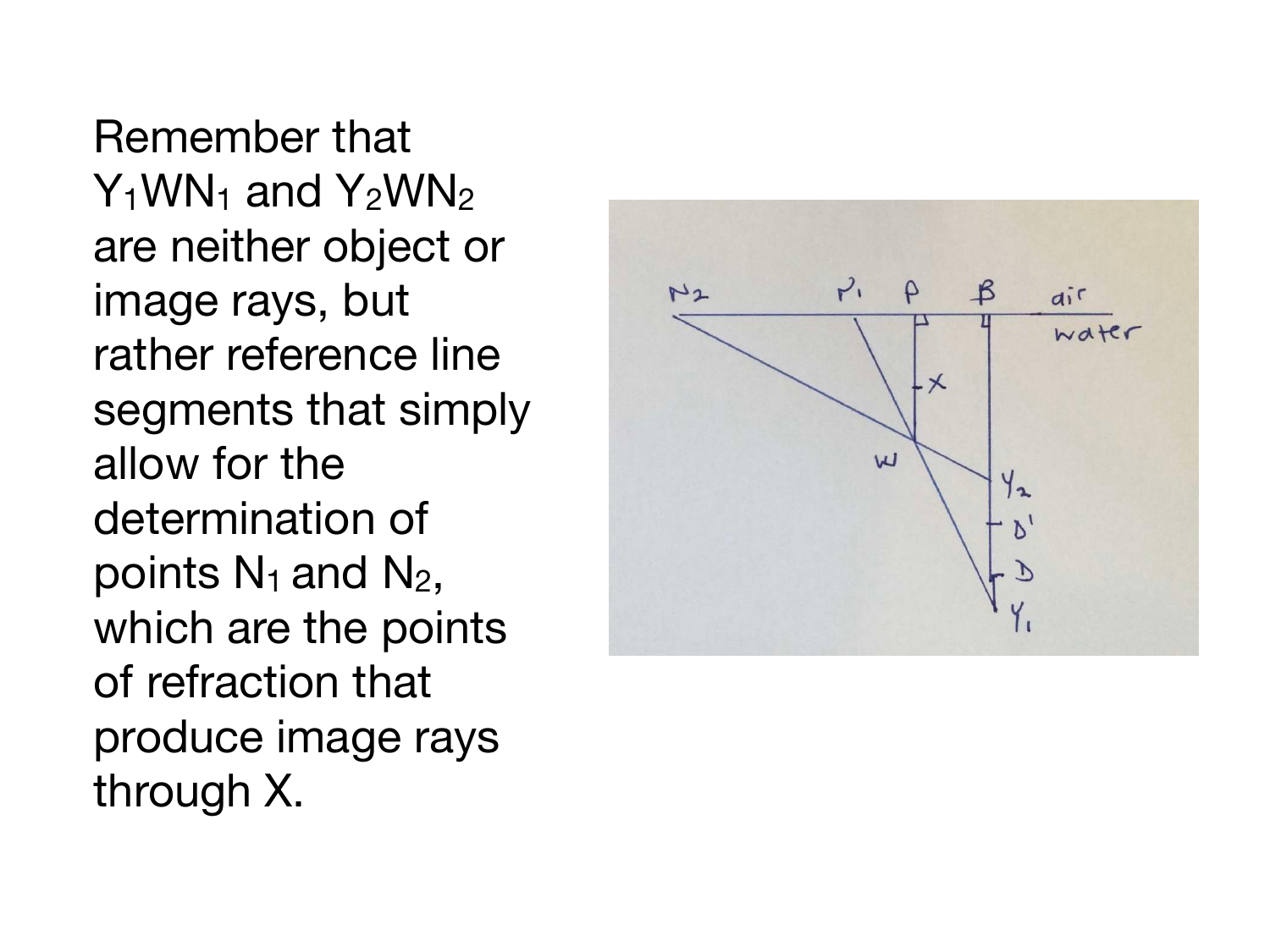Once these two image rays are drawn, we can measure them in inches to confirm that:

 $DB/D'B = DN_1/M_1N_1 = DN_2/M_2N_2 = 4/3$ 

 $DB/D'B = 4/3$  $DN_1/M_1N_1 = 4.25/3.20 = 1.33$  $DN_2/N_2N_2 = 5.60/4.20 = 1.33$ 

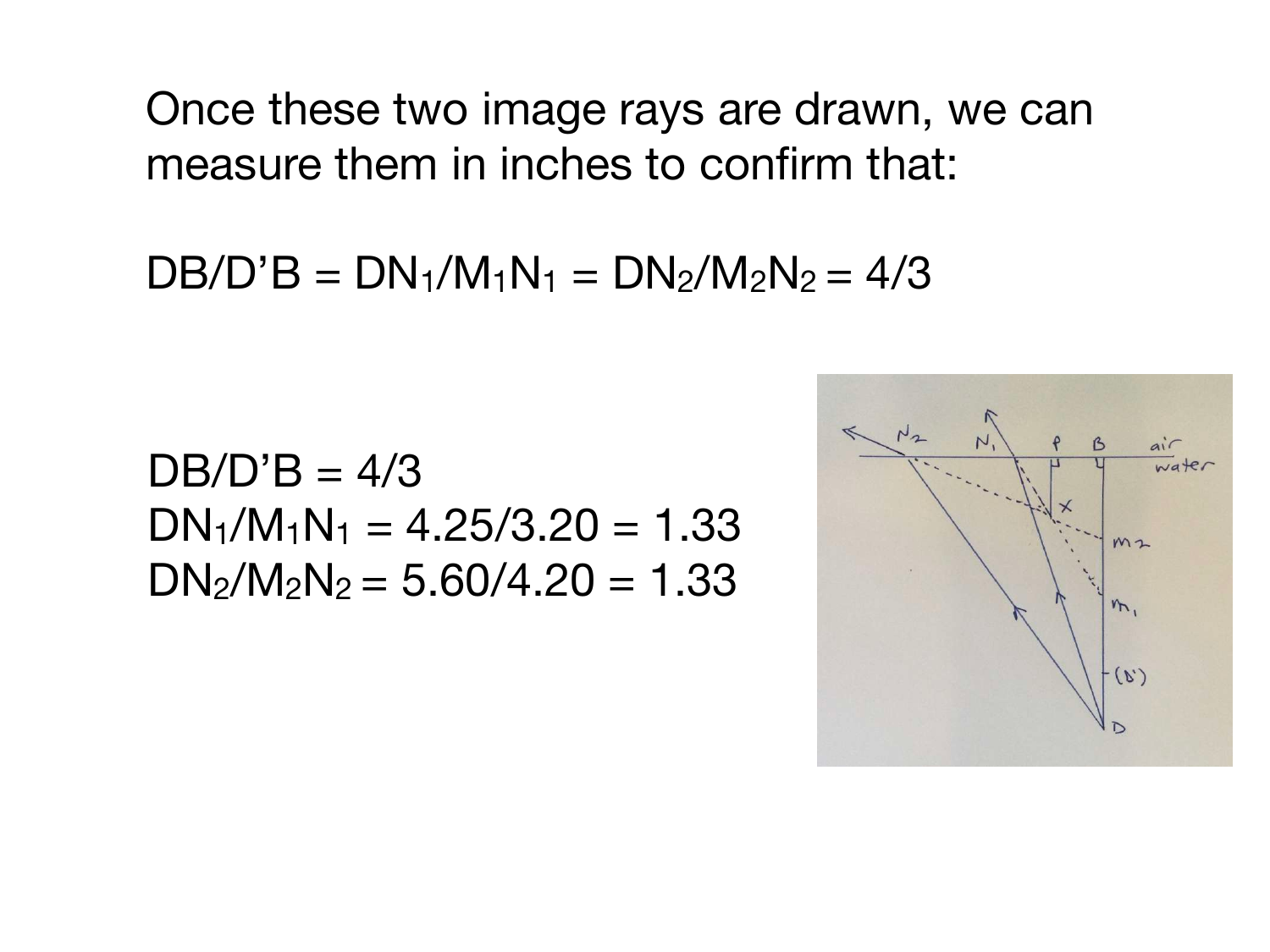Isaac Barrow draws the line segments of calculated length YWN through the right angle at B by using a reference hyperbola where:

 $(LB)LJ = (BP)PW$ 

and by making:  $PN = BL$ 

so that:  $WJ = YWN$